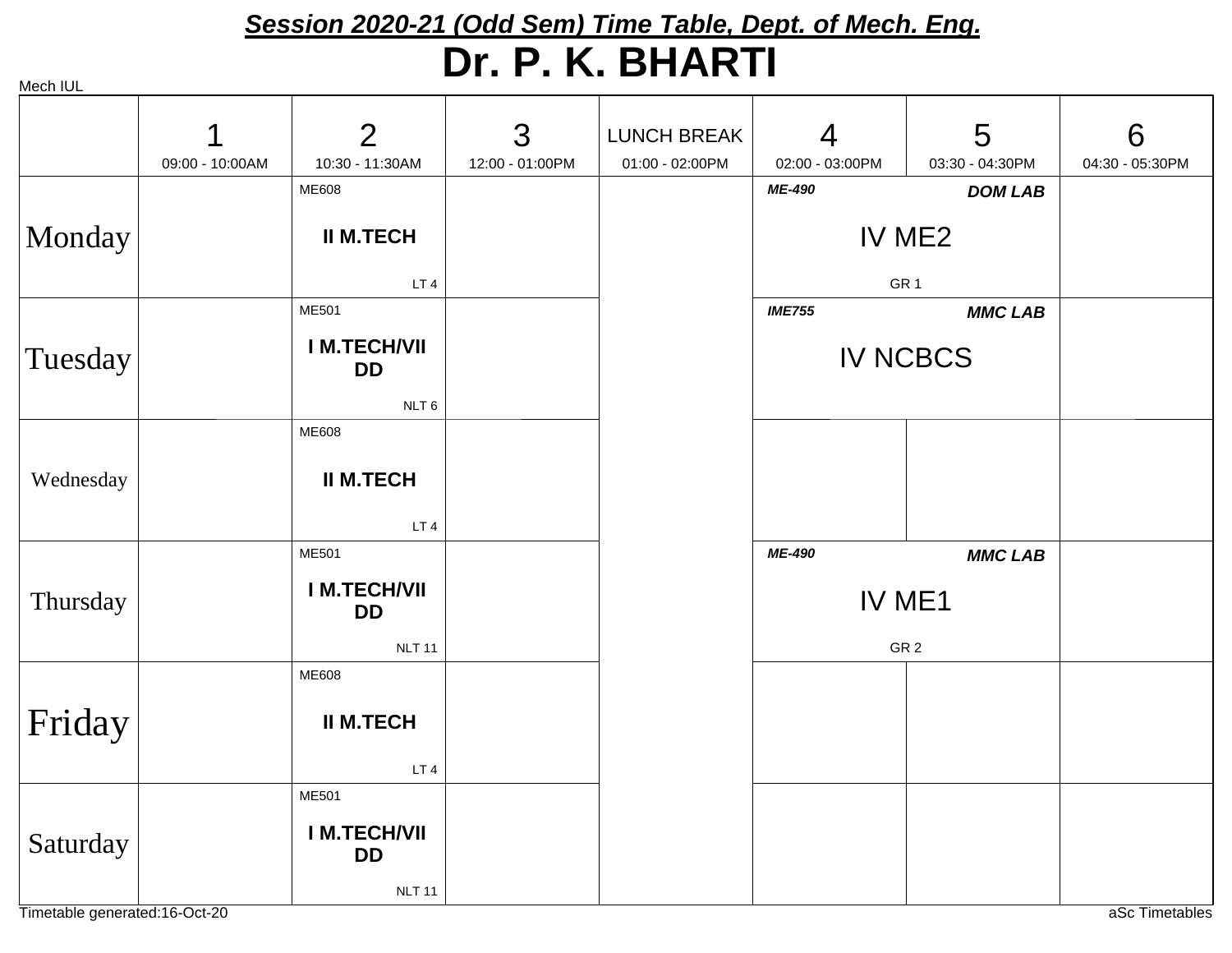#### *Session 2020-21 (Odd Sem) Time Table, Dept. of Mech. Eng.* **Er. S.A.H. JAFRI**

| Mech IUL  |                      |                                           |                              |                                       |                                   |                      |                      |
|-----------|----------------------|-------------------------------------------|------------------------------|---------------------------------------|-----------------------------------|----------------------|----------------------|
|           | 1<br>09:00 - 10:00AM | $\overline{2}$<br>10:30 - 11:30AM         | 3<br>12:00 - 01:00PM         | <b>LUNCH BREAK</b><br>01:00 - 02:00PM | $\overline{4}$<br>02:00 - 03:00PM | 5<br>03:30 - 04:30PM | 6<br>04:30 - 05:30PM |
|           |                      | ME202                                     |                              |                                       | ME-102                            | <b>MELAB</b>         |                      |
| Monday    |                      | <b>II ME1</b><br>LT <sub>1</sub>          |                              |                                       | ICE1                              |                      |                      |
|           |                      | ME-101                                    | ME 229                       |                                       |                                   |                      |                      |
| Tuesday   |                      | I CE1<br><b>SLR3(1)</b>                   | <b>IIAG</b><br><b>NLT 21</b> |                                       |                                   |                      |                      |
|           |                      | ME202                                     |                              |                                       |                                   | <b>ME 229</b>        | <b>AT LAB</b>        |
| Wednesday |                      | <b>II ME1</b><br>LT <sub>1</sub>          |                              |                                       |                                   | <b>IIAG</b>          |                      |
|           |                      | ME-101                                    | ME 229                       |                                       | <b>ME205</b>                      | <b>AUTO/AT LAB</b>   |                      |
| Thursday  |                      | I CE1                                     | <b>IIAG</b>                  |                                       |                                   | II ME1               |                      |
|           |                      | <b>SLR3(1)</b>                            | DOM LAB                      |                                       |                                   |                      |                      |
| Friday    |                      | ME202<br><b>II ME1</b><br>LT <sub>1</sub> |                              |                                       |                                   |                      |                      |
|           |                      | ME-101                                    |                              |                                       |                                   |                      |                      |
| Saturday  |                      | I CE1<br><b>SLR3(1)</b>                   |                              |                                       |                                   |                      |                      |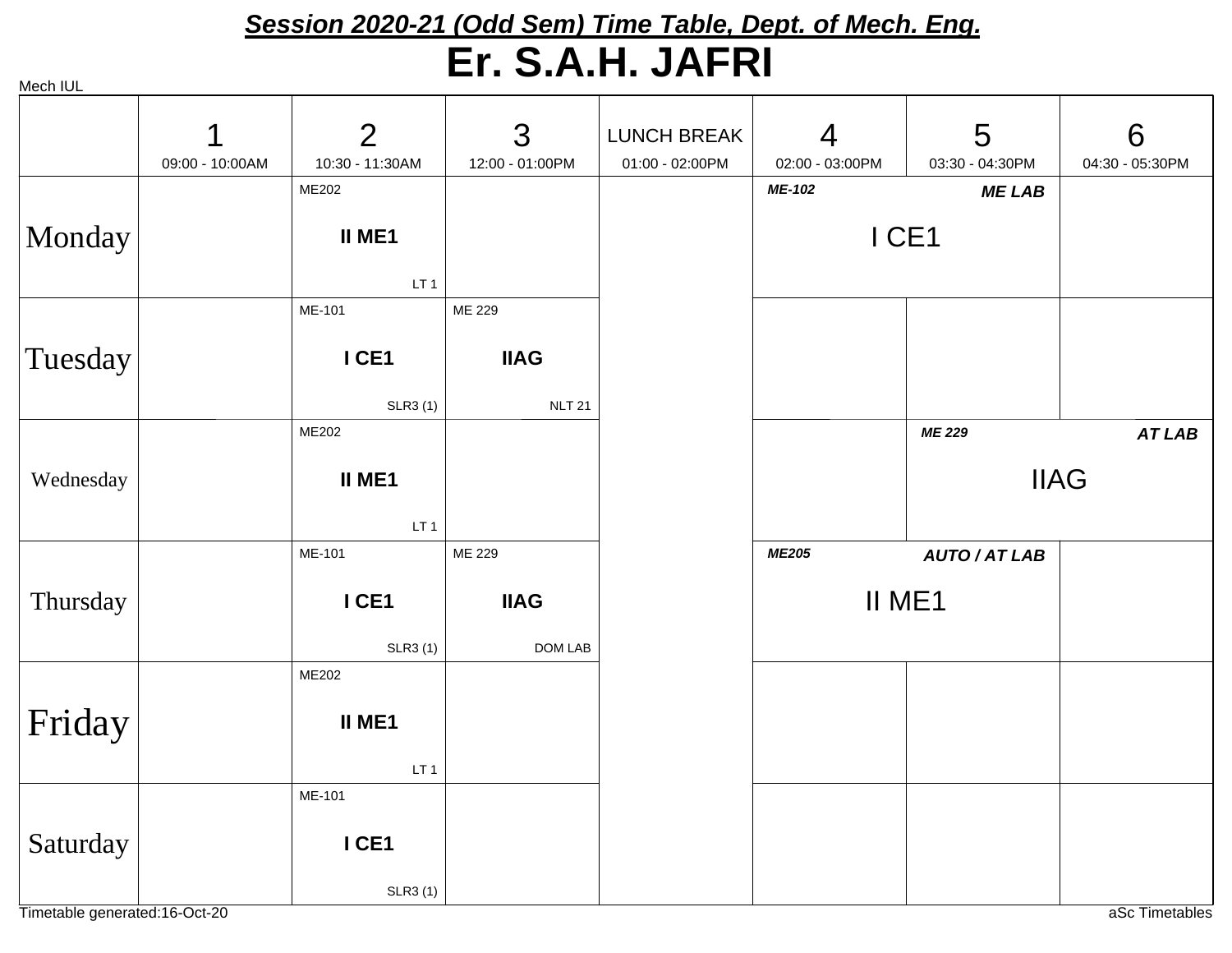## *Session 2020-21 (Odd Sem) Time Table, Dept. of Mech. Eng.* **Dr. SHAHNWAZ ALAM**

Mech IUL **III ME1**ME303LT<sub>2</sub> **I M.TECH/VIIDD**ME503HMT LABIII ME1ME311 NLT 21 **I EC/ C& IS /SPE /I EE**ME-104 W/S **I CSE2 / CTIS** ME-104W/S**III ME1**ME303LT 2**I M.TECH/VIIDD**ME503HMT LAB**I CSE3 / DD**ME-104W/S**III ME1**ME303LT 2 **I M.TECH/VIIDD**ME503DOM LAB IV ME2*ME-490 MMC LAB*GR 3Monday Tuesday Wednesday Thursday Friday Saturday 109:00 - 10:00AM210:30 - 11:30AM 312:00 - 01:00PM LUNCH BREAK01:00 - 02:00PM 402:00 - 03:00PM503:30 - 04:30PM 604:30 - 05:30PM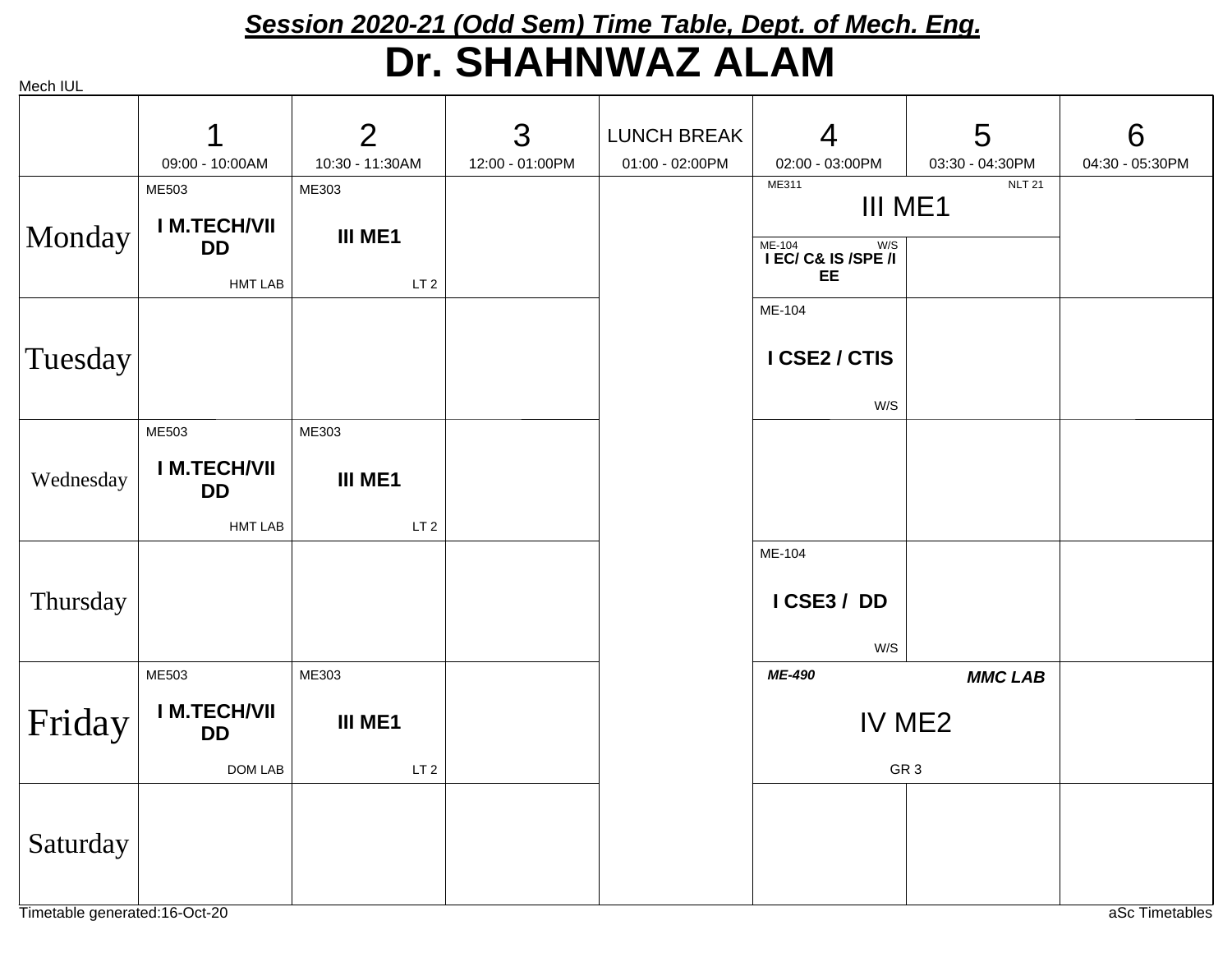# *Session 2020-21 (Odd Sem) Time Table, Dept. of Mech. Eng.* **Dr. MOHD. SHADAB KHAN**

|           | 1               | $\overline{2}$  | 3                | <b>LUNCH BREAK</b> | $\overline{4}$   | 5                  | 6               |
|-----------|-----------------|-----------------|------------------|--------------------|------------------|--------------------|-----------------|
|           | 09:00 - 10:00AM | 10:30 - 11:30AM | 12:00 - 01:00PM  | 01:00 - 02:00PM    | 02:00 - 03:00PM  | 03:30 - 04:30PM    | 04:30 - 05:30PM |
|           |                 |                 |                  |                    | ME-490           | <b>HMT LAB</b>     |                 |
|           |                 |                 |                  |                    |                  |                    |                 |
| Monday    |                 |                 |                  |                    | IV ME1           |                    |                 |
|           |                 |                 |                  |                    |                  |                    |                 |
|           |                 |                 |                  |                    | GR <sub>1</sub>  |                    |                 |
|           |                 | ME203           | ME605            |                    | ME 422/IME753    | <b>AUTO/AT LAB</b> |                 |
|           |                 | II ME1          | <b>II M.TECH</b> |                    | IV ME2           |                    |                 |
| Tuesday   |                 |                 |                  |                    |                  |                    |                 |
|           |                 | LT <sub>1</sub> | <b>NLT 11</b>    |                    |                  |                    |                 |
|           |                 |                 |                  |                    | <b>ME204</b>     | <b>MST LAB</b>     |                 |
|           |                 |                 |                  |                    |                  |                    |                 |
| Wednesday |                 |                 |                  |                    | II ME1           |                    |                 |
|           |                 |                 |                  |                    |                  |                    |                 |
|           |                 |                 | ME605            |                    | ME-102           |                    |                 |
|           |                 | ME203           |                  |                    |                  | LT1                |                 |
| Thursday  |                 | <b>II ME1</b>   | <b>II M.TECH</b> |                    | <b>I BT/DDBT</b> |                    |                 |
|           |                 |                 |                  |                    |                  |                    |                 |
|           |                 | LT <sub>1</sub> | <b>NLT 11</b>    |                    |                  |                    |                 |
|           |                 |                 |                  |                    |                  |                    |                 |
|           |                 |                 |                  |                    |                  |                    |                 |
| Friday    |                 |                 |                  |                    |                  |                    |                 |
|           |                 |                 |                  |                    |                  |                    |                 |
|           |                 | ME203           | ME605            |                    |                  |                    |                 |
|           |                 |                 |                  |                    |                  |                    |                 |
| Saturday  |                 | II ME1          | <b>II M.TECH</b> |                    |                  |                    |                 |
|           |                 |                 |                  |                    |                  |                    |                 |
|           |                 | LT <sub>1</sub> | <b>NLT 11</b>    |                    |                  |                    |                 |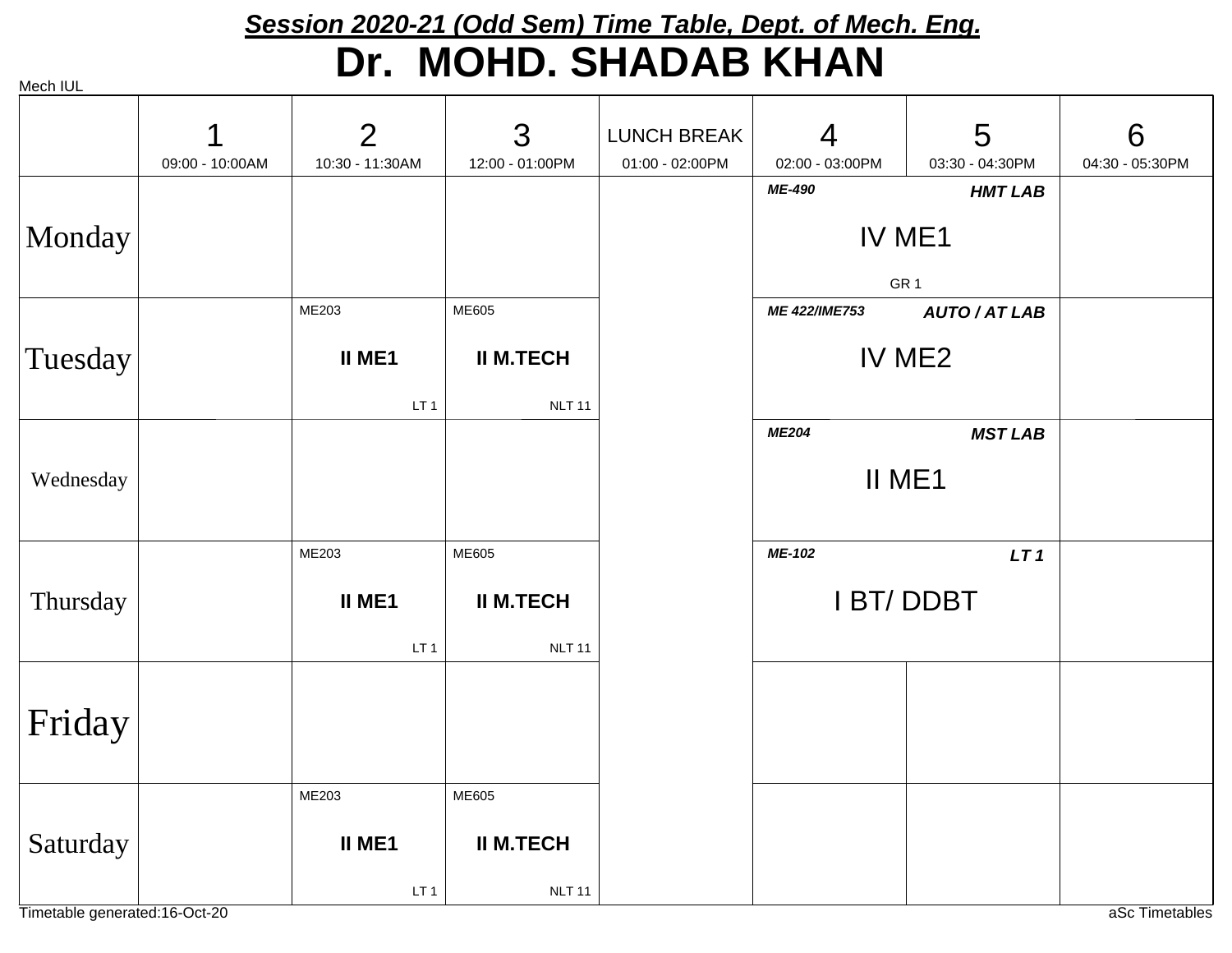# *Session 2020-21 (Odd Sem) Time Table, Dept. of Mech. Eng.* **Dr. MOHD. ANAS**

|           | 09:00 - 10:00AM           | $\overline{2}$<br>10:30 - 11:30AM | 3<br>12:00 - 01:00PM | <b>LUNCH BREAK</b><br>01:00 - 02:00PM | $\overline{4}$<br>02:00 - 03:00PM | 5<br>03:30 - 04:30PM                                | 6<br>04:30 - 05:30PM |
|-----------|---------------------------|-----------------------------------|----------------------|---------------------------------------|-----------------------------------|-----------------------------------------------------|----------------------|
|           | ME301                     |                                   |                      |                                       |                                   |                                                     |                      |
| Monday    | III ME1                   |                                   |                      |                                       |                                   |                                                     |                      |
|           | LT <sub>2</sub>           |                                   |                      |                                       |                                   |                                                     |                      |
|           | ME405 / IEME043           |                                   |                      |                                       | ME309                             | <b>CAD/CAM LAB</b>                                  |                      |
| Tuesday   | IV ME1/IV<br><b>NCBCS</b> |                                   |                      |                                       | III ME1                           |                                                     |                      |
|           | GR 3/Entire class 21      |                                   |                      |                                       |                                   |                                                     |                      |
|           | ME301                     |                                   |                      |                                       | ME690/ME691                       | <b>CAD/CAM LAB</b>                                  |                      |
| Wednesday | III ME1                   |                                   |                      |                                       | <b>II M.TECH</b>                  |                                                     |                      |
|           | LT <sub>2</sub>           |                                   |                      |                                       |                                   |                                                     |                      |
|           | ME405 / IEME043           |                                   |                      |                                       | ME-490                            | <b>MMC LAB</b>                                      |                      |
| Thursday  | IV ME1/IV<br><b>NCBCS</b> |                                   |                      |                                       |                                   | IV ME1                                              |                      |
|           | GR 3/Entire class 11      |                                   |                      |                                       |                                   | GR <sub>2</sub>                                     |                      |
| Friday    | ME301<br>III ME1          |                                   |                      |                                       | ME-103                            | LT <sub>1</sub><br>I EC/ C& IS /SPE /I<br><b>EE</b> |                      |
|           | LT <sub>3</sub>           |                                   |                      |                                       |                                   |                                                     |                      |
|           | ME405 / IEME043           |                                   |                      |                                       |                                   |                                                     |                      |
| Saturday  | IV ME1/IV<br><b>NCBCS</b> |                                   |                      |                                       |                                   |                                                     |                      |
|           | GR 3/Entire class 11      |                                   |                      |                                       |                                   |                                                     |                      |

Timetable generated:16-Oct-20 and the control of the control of the control of the control of the control of the control of the control of the control of the control of the control of the control of the control of the cont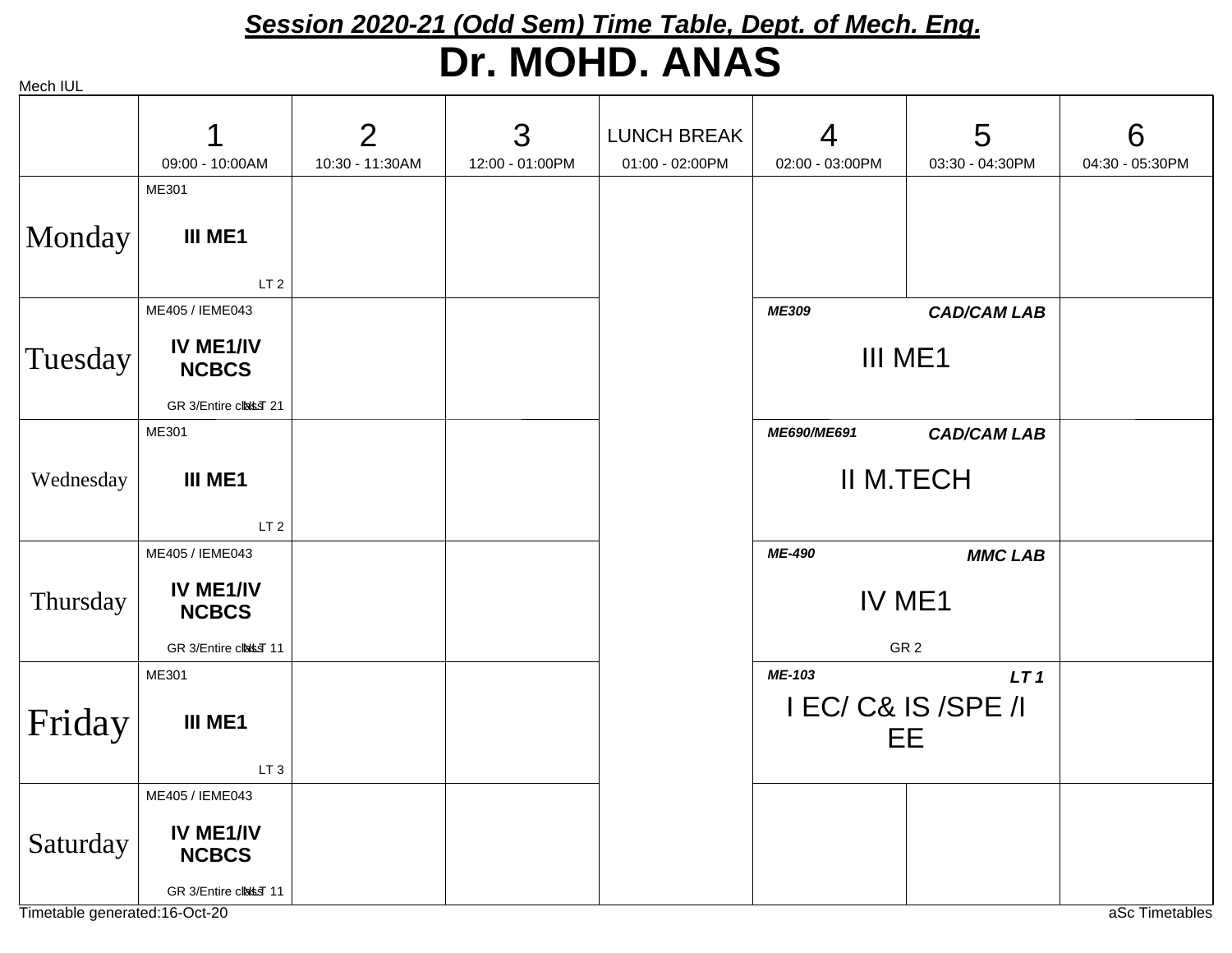## *Session 2020-21 (Odd Sem) Time Table, Dept. of Mech. Eng.* **Er. A. AHED KHAN**

| Mech IUL |  |
|----------|--|

|           |                 | $\overline{2}$   | 3               | <b>LUNCH BREAK</b> | $\overline{4}$  | 5                   | 6               |
|-----------|-----------------|------------------|-----------------|--------------------|-----------------|---------------------|-----------------|
|           | 09:00 - 10:00AM | 10:30 - 11:30AM  | 12:00 - 01:00PM | 01:00 - 02:00PM    | 02:00 - 03:00PM | 03:30 - 04:30PM     | 04:30 - 05:30PM |
|           |                 |                  | ME302           |                    |                 | ME-104              | W/S             |
| Monday    |                 |                  | <b>III ME1</b>  |                    |                 | I EC/ C& IS /SPE /I |                 |
|           |                 |                  |                 |                    |                 |                     | EE.             |
|           |                 |                  | LT <sub>2</sub> |                    |                 |                     |                 |
|           | ME306/IEME022   | ME-101           |                 |                    |                 | ME-104              | LT <sub>1</sub> |
|           |                 |                  |                 |                    |                 |                     |                 |
| Tuesday   | III ME1         | <b>I BT/DDBT</b> |                 |                    |                 |                     | I CSE2 / CTIS   |
|           | Group 2 LT 3    | BNLT 28          |                 |                    |                 |                     |                 |
|           |                 |                  | ME302           |                    |                 |                     |                 |
|           |                 |                  |                 |                    |                 |                     |                 |
| Wednesday |                 |                  | <b>III ME1</b>  |                    |                 |                     |                 |
|           |                 |                  | LT <sub>4</sub> |                    |                 |                     |                 |
|           | ME306/IEME022   | ME-101           |                 |                    |                 |                     |                 |
|           |                 |                  |                 |                    |                 |                     |                 |
| Thursday  | III ME1         | <b>I BT/DDBT</b> |                 |                    |                 |                     |                 |
|           | Group 2 LT 3    | BNLT 28          |                 |                    |                 |                     |                 |
|           |                 |                  | ME302           |                    | ME310           | GH <sub>1</sub>     |                 |
|           |                 |                  |                 |                    |                 |                     |                 |
| Friday    |                 |                  | III ME1         |                    | III ME1         |                     |                 |
|           |                 |                  | LT <sub>2</sub> |                    |                 |                     |                 |
|           | ME306/IEME022   | ME-101           |                 |                    |                 |                     |                 |
|           |                 |                  |                 |                    |                 |                     |                 |
| Saturday  | III ME1         | <b>I BT/DDBT</b> |                 |                    |                 |                     |                 |
|           | Group 2 LT 3    | BNLT 28          |                 |                    |                 |                     |                 |

Timetable generated:16-Oct-20 and the control of the control of the control of the control of the control of the control of the control of the control of the control of the control of the control of the control of the cont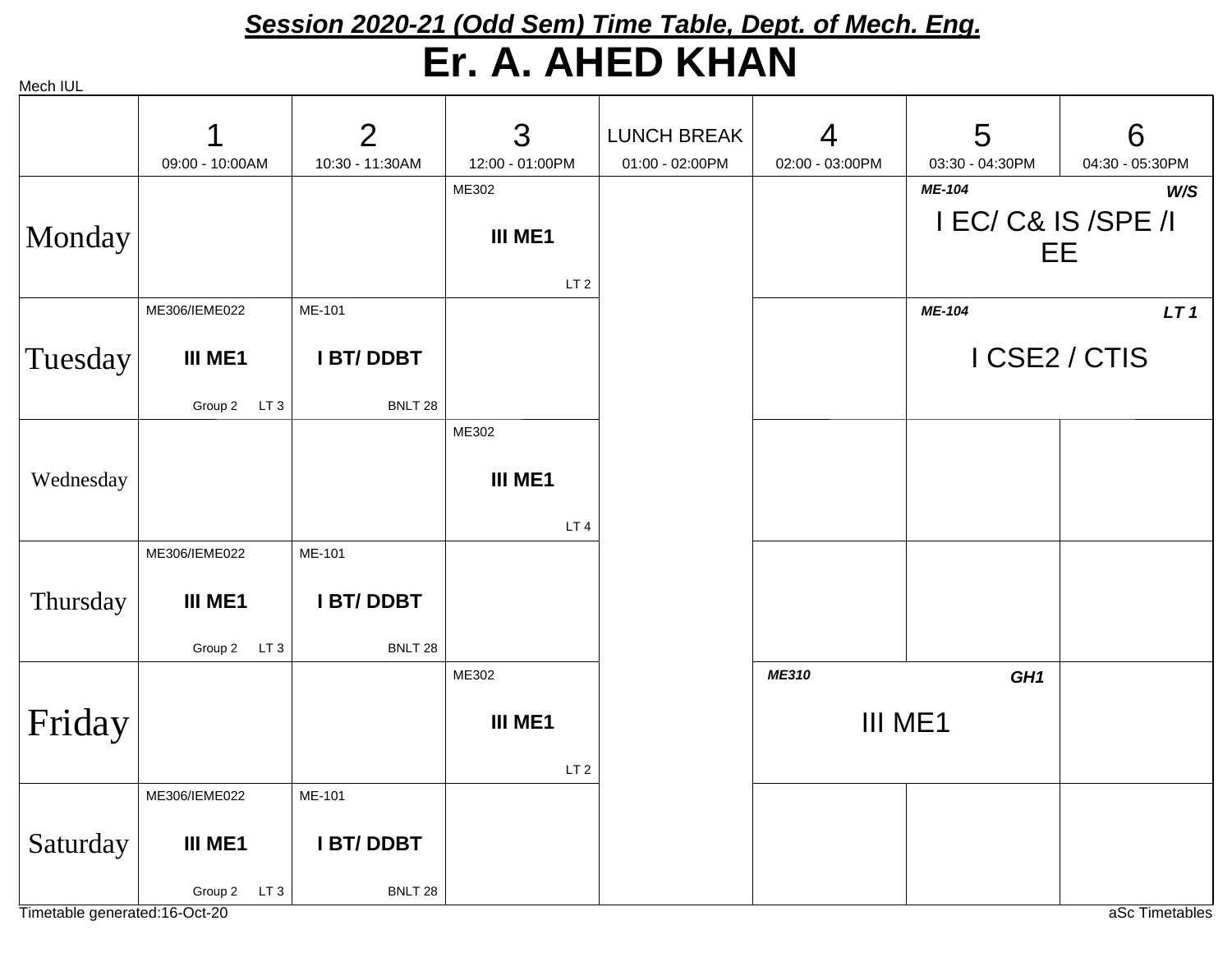# *Session 2020-21 (Odd Sem) Time Table, Dept. of Mech. Eng.* **Er. FAIZ MOHD.**

|           | 1               | $\overline{2}$          | 3               | <b>LUNCH BREAK</b> | $\overline{4}$  | 5               | 6               |
|-----------|-----------------|-------------------------|-----------------|--------------------|-----------------|-----------------|-----------------|
|           | 09:00 - 10:00AM | 10:30 - 11:30AM         | 12:00 - 01:00PM | 01:00 - 02:00PM    | 02:00 - 03:00PM | 03:30 - 04:30PM | 04:30 - 05:30PM |
|           |                 |                         | CE201           |                    | <b>ME223</b>    | <b>FM LAB</b>   |                 |
| Monday    |                 |                         | <b>II ME1</b>   |                    |                 | II FT           |                 |
|           |                 |                         | LT <sub>1</sub> |                    |                 |                 |                 |
|           |                 | ME221                   |                 |                    | <b>ME223</b>    | <b>FM LAB</b>   |                 |
| Tuesday   |                 | <b>II BT</b>            |                 |                    | II BT           |                 |                 |
|           |                 | <b>BNLT-30</b>          |                 |                    |                 |                 |                 |
|           | <b>ME111</b>    |                         | CE201           |                    | <b>ME111</b>    | <b>ME223</b>    | <b>FM LAB</b>   |
| Wednesday | I AG/IIAG       |                         | <b>II ME1</b>   |                    | I AG/IIAG       | II FT           |                 |
|           | FM LAB          |                         | LT <sub>3</sub> |                    | LT <sub>1</sub> |                 |                 |
|           |                 | ME221                   |                 |                    | <b>ME223</b>    | <b>FM LAB</b>   |                 |
| Thursday  |                 | <b>II BT</b><br>BNLT-30 |                 |                    | II BT           |                 |                 |
|           |                 |                         | CE201           |                    | ME-490          | <b>MMC LAB</b>  |                 |
| Friday    |                 |                         | <b>II ME1</b>   |                    | IV ME2          |                 |                 |
|           |                 |                         | LT <sub>1</sub> |                    | GR <sub>3</sub> |                 |                 |
|           |                 | ME221                   |                 |                    |                 |                 |                 |
| Saturday  |                 | <b>II BT</b>            |                 |                    |                 |                 |                 |
|           |                 | <b>BNLT-30</b>          |                 |                    |                 |                 |                 |

Timetable generated:16-Oct-20 and the control of the control of the control of the control of the control of the control of the control of the control of the control of the control of the control of the control of the cont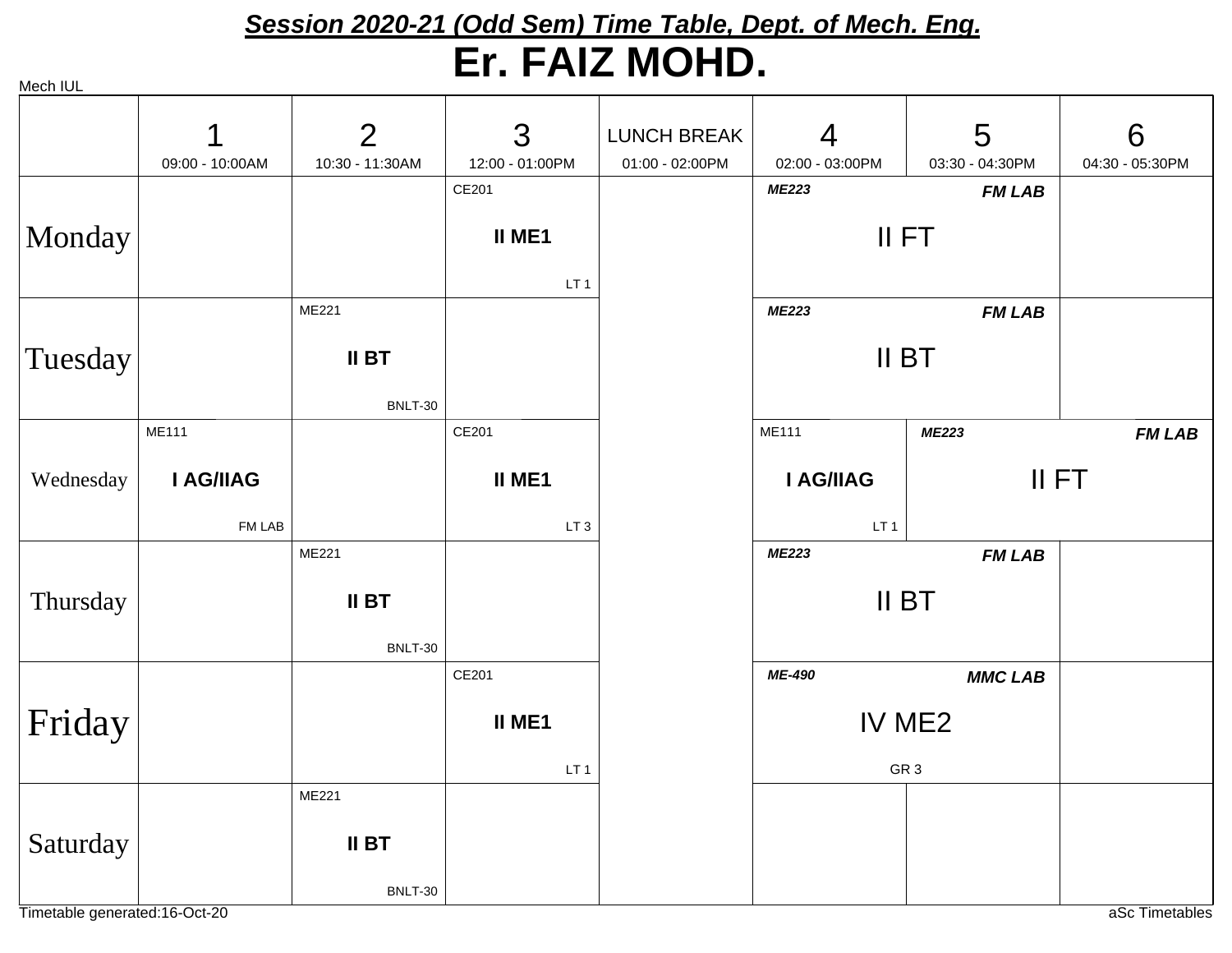### *Session 2020-21 (Odd Sem) Time Table, Dept. of Mech. Eng.* **Er. ABHISHEK DWIVEDI**

| . <b>. . . .</b> .            |                 |                  |                    |                 |                         |                 |                 |
|-------------------------------|-----------------|------------------|--------------------|-----------------|-------------------------|-----------------|-----------------|
|                               |                 | $\overline{2}$   | 3                  | LUNCH BREAK     | $\overline{4}$          | 5               | 6               |
|                               | 09:00 - 10:00AM | 10:30 - 11:30AM  | 12:00 - 01:00PM    | 01:00 - 02:00PM | 02:00 - 03:00PM         | 03:30 - 04:30PM | 04:30 - 05:30PM |
|                               |                 |                  | <b>IME702</b>      |                 |                         |                 |                 |
|                               |                 |                  |                    |                 |                         |                 |                 |
| Monday                        |                 |                  | <b>IV NCBCS</b>    |                 |                         |                 |                 |
|                               |                 |                  |                    |                 |                         |                 |                 |
|                               |                 |                  | LT4                |                 |                         |                 |                 |
|                               |                 | ME601            | <b>BM304</b>       |                 | ME-104                  |                 |                 |
| Tuesday                       |                 | <b>II M.TECH</b> | III B.COM-2        |                 | I CSE2 / CTIS           |                 |                 |
|                               |                 | AUTO / AT LAB    | BNLT33             |                 | W/S                     |                 |                 |
|                               |                 |                  | <b>IME702</b>      |                 |                         |                 |                 |
|                               |                 |                  |                    |                 |                         |                 |                 |
| Wednesday                     |                 |                  | <b>IV NCBCS</b>    |                 |                         |                 |                 |
|                               |                 |                  | LT <sub>2</sub>    |                 |                         |                 |                 |
|                               |                 | ME601            | <b>BM304</b>       |                 |                         |                 |                 |
|                               |                 |                  |                    |                 |                         |                 |                 |
| Thursday                      |                 | <b>II M.TECH</b> | <b>III B.COM-2</b> |                 |                         |                 |                 |
|                               |                 |                  |                    |                 |                         |                 |                 |
|                               |                 | AUTO / AT LAB    | BNLT33             |                 |                         |                 |                 |
|                               |                 |                  | <b>IME702</b>      |                 | ME 421<br>IV ME1        | CAD/CAM LAB     |                 |
| Friday                        |                 |                  | <b>IV NCBCS</b>    |                 |                         |                 |                 |
|                               |                 |                  |                    |                 | ME-104<br>W/S<br>I CSE1 |                 |                 |
|                               |                 |                  | LT <sub>4</sub>    |                 |                         |                 |                 |
|                               |                 | <b>ME601</b>     | <b>BM304</b>       |                 |                         |                 |                 |
| Saturday                      |                 | <b>II M.TECH</b> | III B.COM-2        |                 |                         |                 |                 |
|                               |                 |                  |                    |                 |                         |                 |                 |
|                               |                 | AUTO / AT LAB    | BNLT33             |                 |                         |                 |                 |
| Timetable generated:16-Oct-20 |                 |                  |                    |                 |                         |                 | aSc Timetables  |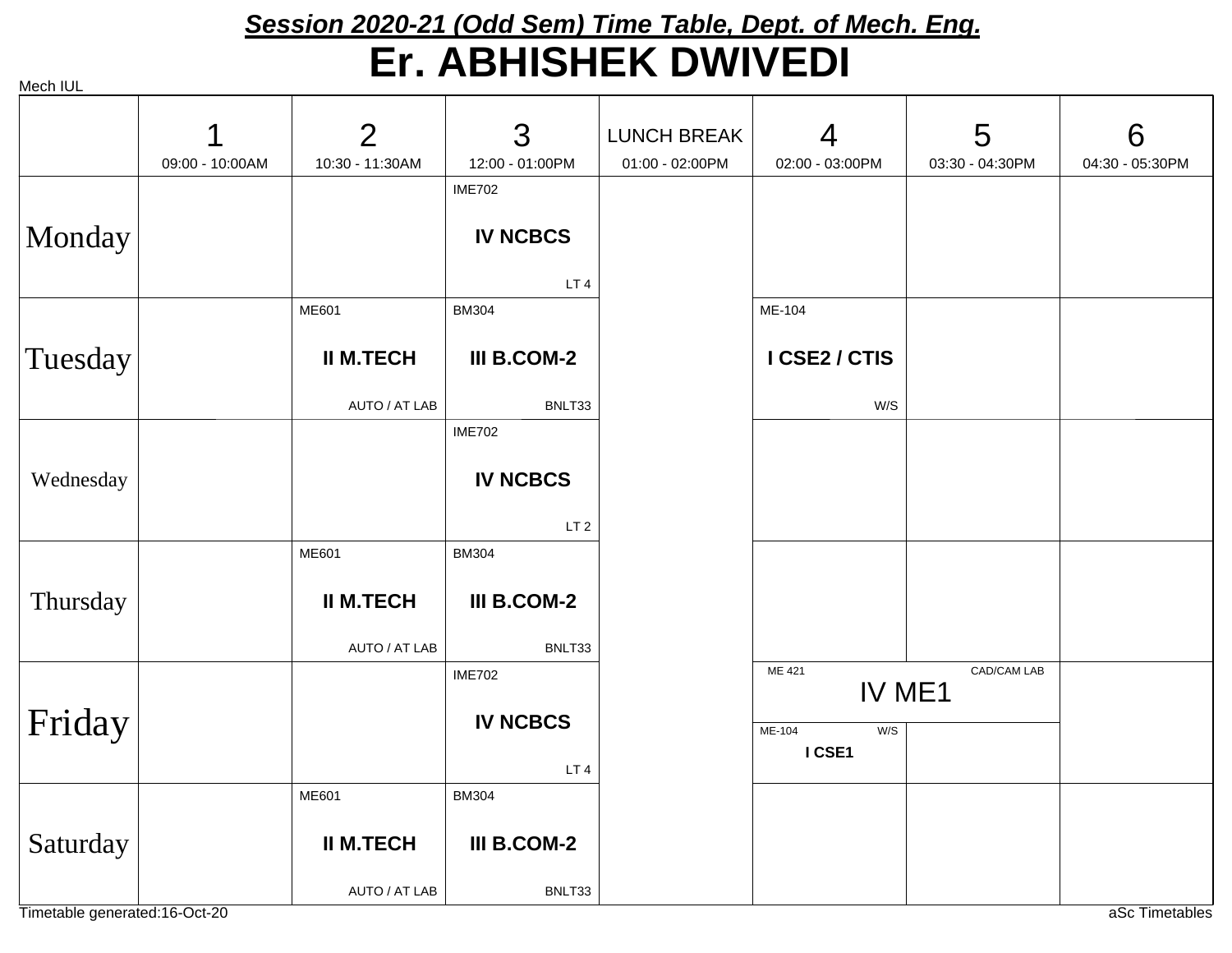#### *Session 2020-21 (Odd Sem) Time Table, Dept. of Mech. Eng.* **Er. KAMRAN RASHEED**

Mech IIII

| וטפטו וטב |                          |                 |                 |                    |                                    |                    |                 |
|-----------|--------------------------|-----------------|-----------------|--------------------|------------------------------------|--------------------|-----------------|
|           | 1                        | $\overline{2}$  | 3               | <b>LUNCH BREAK</b> | $\overline{4}$                     | 5                  | 6               |
|           | 09:00 - 10:00AM          | 10:30 - 11:30AM | 12:00 - 01:00PM | 01:00 - 02:00PM    | 02:00 - 03:00PM                    | 03:30 - 04:30PM    | 04:30 - 05:30PM |
|           | <b>BE234</b>             | ME 228          |                 |                    | ME-490                             | <b>HMT LAB</b>     |                 |
| Monday    | II FT                    | <b>IIAG</b>     |                 |                    | IV ME1                             |                    |                 |
|           | BNLT31                   | CAD/CAM LAB     |                 |                    | GR <sub>1</sub>                    |                    |                 |
|           | ME308                    |                 |                 |                    | ME-103                             |                    |                 |
| Tuesday   | III ME1                  |                 |                 |                    | ICSE3/DD                           |                    |                 |
|           | Group 3 NLT 6            |                 |                 |                    |                                    |                    |                 |
|           | <b>BE234</b>             | ME 228          |                 |                    | ME 422/IME753                      | <b>AUTO/AT LAB</b> |                 |
| Wednesday | II FT                    | <b>IIAG</b>     |                 |                    | <b>IV ME1/IV NCBCS</b>             |                    |                 |
|           | BNLT31                   | CAD/CAM LAB     |                 |                    |                                    |                    |                 |
|           | ME308                    |                 |                 |                    | ME-102                             | LT <sub>1</sub>    |                 |
| Thursday  | III ME1<br>Group 3 NLT 6 |                 |                 |                    | <b>IBT/DDBT</b>                    |                    |                 |
|           | <b>BE234</b>             |                 |                 |                    |                                    |                    |                 |
| Friday    | II FT                    |                 |                 |                    | ME-490<br><b>HMT LAB</b><br>IV ME2 |                    |                 |
|           | BNLT31                   |                 |                 |                    | GR <sub>2</sub>                    |                    |                 |
|           | ME308                    |                 |                 |                    |                                    |                    |                 |
| Saturday  | III ME1                  |                 |                 |                    |                                    |                    |                 |
|           | Group 3 NLT 6            |                 |                 |                    |                                    |                    |                 |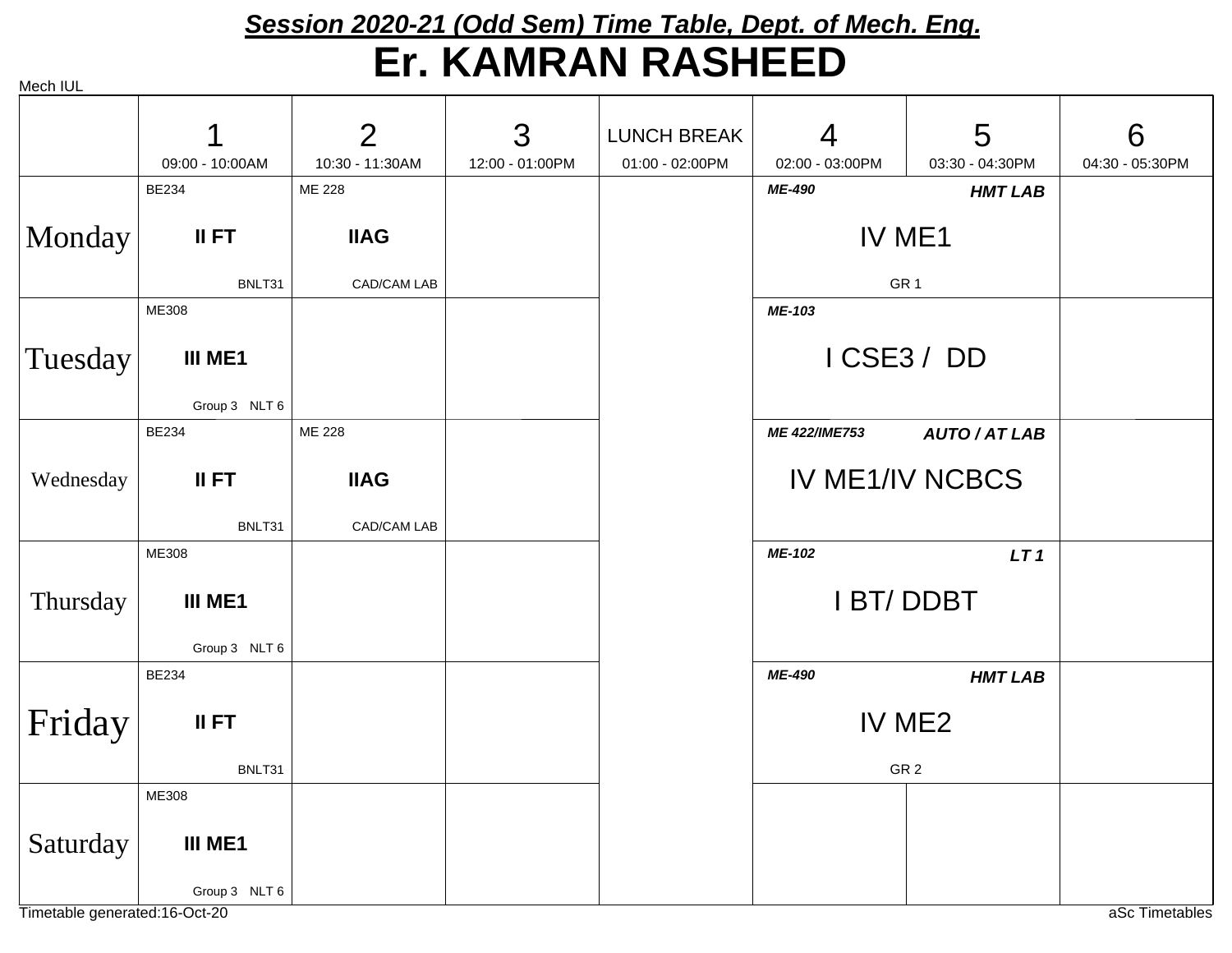### *Session 2020-21 (Odd Sem) Time Table, Dept. of Mech. Eng.* **Er. Y. A. ANSARI**

|           | 1                                   | 2               | 3                 | <b>LUNCH BREAK</b> | $\overline{4}$        | 5               | 6               |
|-----------|-------------------------------------|-----------------|-------------------|--------------------|-----------------------|-----------------|-----------------|
|           | 09:00 - 10:00AM                     | 10:30 - 11:30AM | 12:00 - 01:00PM   | 01:00 - 02:00PM    | 02:00 - 03:00PM       | 03:30 - 04:30PM | 04:30 - 05:30PM |
|           | ME411                               |                 |                   |                    | ME-490                | <b>MMC LAB</b>  |                 |
| Monday    | IV ME2                              |                 |                   |                    | IV ME1                |                 |                 |
|           | GR1 NLT6                            |                 |                   |                    |                       | GR <sub>3</sub> |                 |
|           | <b>ME504</b>                        |                 | <b>BM304</b>      |                    |                       |                 |                 |
| Tuesday   | <b>IM.TECH</b>                      |                 | <b>III B.COM3</b> |                    |                       |                 |                 |
|           | FM LAB                              |                 | BNLT32            |                    |                       |                 |                 |
|           | ME411                               |                 |                   |                    | <b>ME505</b>          | <b>MMC LAB</b>  |                 |
| Wednesday | IV ME2                              |                 |                   |                    | <b>IM.TECH/VII DD</b> |                 |                 |
|           | GR <sub>1</sub><br>NLT <sub>6</sub> |                 |                   |                    |                       |                 |                 |
|           | <b>ME504</b>                        |                 | <b>BM304</b>      |                    |                       |                 |                 |
| Thursday  | <b>IM.TECH</b>                      |                 | <b>III B.COM3</b> |                    |                       |                 |                 |
|           | <b>NLT 21</b>                       |                 | BNLT32            |                    |                       |                 |                 |
|           | ME411                               |                 |                   |                    |                       | ME-104          | <b>MST LAB</b>  |
| Friday    | IV ME2                              |                 |                   |                    |                       | I CSE1          |                 |
|           | GR <sub>1</sub><br>NLT <sub>6</sub> |                 |                   |                    |                       |                 |                 |
|           | ME504                               |                 | <b>BM304</b>      |                    |                       |                 |                 |
| Saturday  | <b>IM.TECH</b>                      |                 | <b>III B.COM3</b> |                    |                       |                 |                 |
|           | <b>NLT 21</b>                       |                 | BNLT32            |                    |                       |                 |                 |

Timetable generated:16-Oct-20 and the control of the control of the control of the control of the control of the control of the control of the control of the control of the control of the control of the control of the cont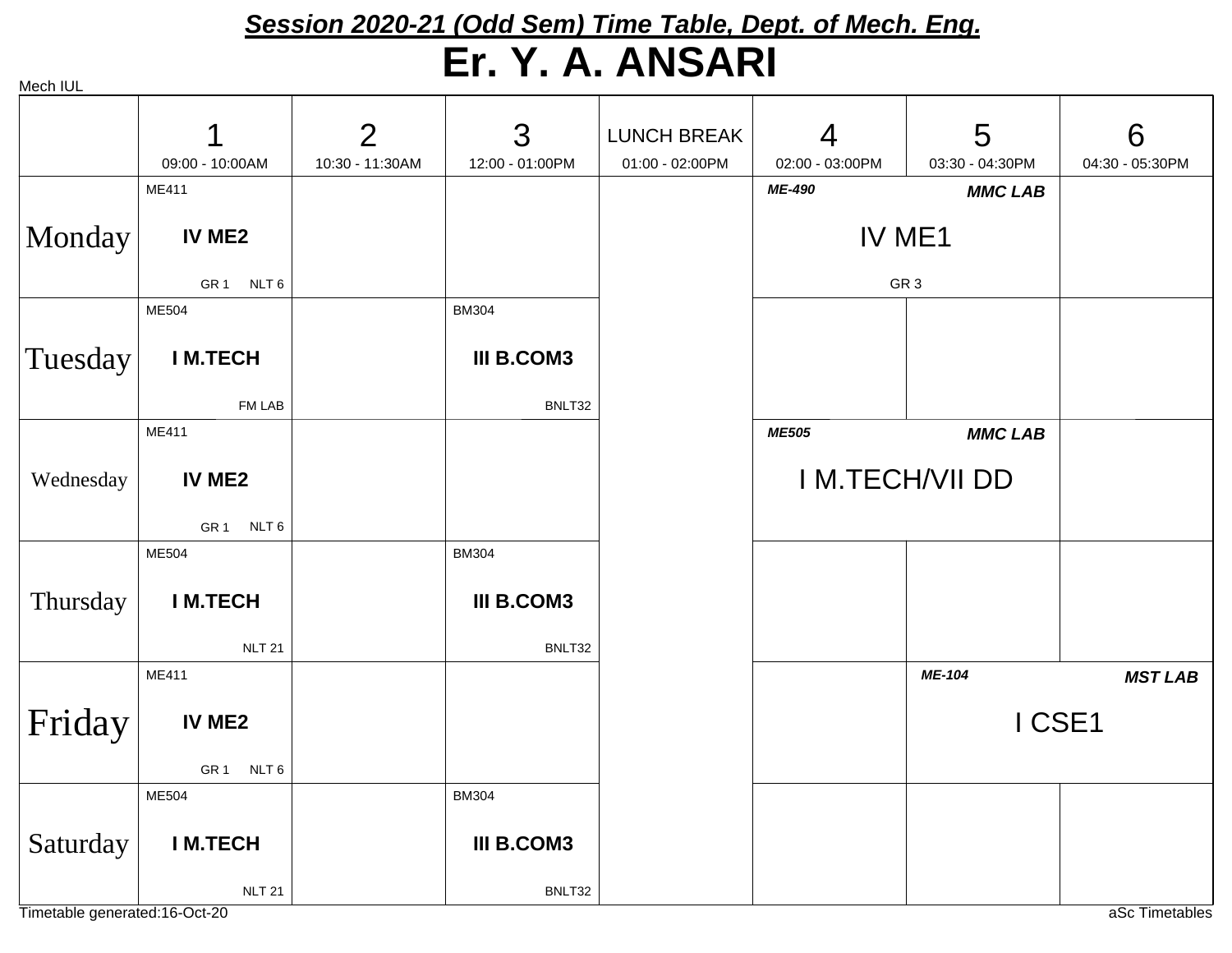# *Session 2020-21 (Odd Sem) Time Table, Dept. of Mech. Eng.* **Er. MAHMOOD ALAM**

Mech IUL

|           |                                    | $\overline{2}$  | 3               | <b>LUNCH BREAK</b> | $\overline{4}$         | 5               | 6               |
|-----------|------------------------------------|-----------------|-----------------|--------------------|------------------------|-----------------|-----------------|
|           | 09:00 - 10:00AM                    | 10:30 - 11:30AM | 12:00 - 01:00PM | 01:00 - 02:00PM    | 02:00 - 03:00PM        | 03:30 - 04:30PM | 04:30 - 05:30PM |
|           | ME411                              |                 |                 |                    | ME-103                 | GH <sub>1</sub> |                 |
|           |                                    |                 |                 |                    |                        |                 |                 |
| Monday    | IV ME1                             |                 |                 |                    | I CSE2 / CTIS          |                 |                 |
|           |                                    |                 |                 |                    |                        |                 |                 |
|           | GR <sub>1</sub><br>LT <sub>3</sub> |                 |                 |                    |                        |                 |                 |
|           | ME403                              |                 |                 |                    | <b>IME755</b>          | <b>MMC LAB</b>  |                 |
|           |                                    |                 |                 |                    |                        |                 |                 |
| Tuesday   | IV ME1/IV ME2                      |                 |                 |                    | <b>IV NCBCS</b>        |                 |                 |
|           |                                    |                 |                 |                    |                        |                 |                 |
|           | GR 1 NLT 11                        |                 |                 |                    |                        |                 |                 |
|           | ME411                              |                 |                 |                    |                        |                 |                 |
| Wednesday | IV ME1                             |                 |                 |                    |                        |                 |                 |
|           |                                    |                 |                 |                    |                        |                 |                 |
|           | GR <sub>1</sub><br>LT <sub>3</sub> |                 |                 |                    |                        |                 |                 |
|           | ME403                              |                 |                 |                    | ME300/IME754           | <b>DOM LAB</b>  |                 |
|           |                                    |                 |                 |                    |                        |                 |                 |
| Thursday  | IV ME1/IV ME2                      |                 |                 |                    | <b>IV NCBCS/VII DD</b> |                 |                 |
|           |                                    |                 |                 |                    |                        |                 |                 |
|           | GR <sub>1</sub><br>LT4             |                 |                 |                    |                        |                 |                 |
|           | ME411                              |                 |                 |                    | ME-103                 | LT <sub>1</sub> |                 |
|           |                                    |                 |                 |                    | I EC/ C& IS /SPE /I    |                 |                 |
| Friday    | IV ME1                             |                 |                 |                    | <b>EE</b>              |                 |                 |
|           |                                    |                 |                 |                    |                        |                 |                 |
|           | GR <sub>1</sub><br>LT <sub>1</sub> |                 |                 |                    |                        |                 |                 |
|           | ME403                              |                 |                 |                    |                        |                 |                 |
|           |                                    |                 |                 |                    |                        |                 |                 |
| Saturday  | IV ME1/IV ME2                      |                 |                 |                    |                        |                 |                 |
|           | LT4<br>GR <sub>1</sub>             |                 |                 |                    |                        |                 |                 |
|           |                                    |                 |                 |                    |                        |                 |                 |

Timetable generated:16-Oct-20 and the control of the control of the control of the control of the control of the control of the control of the control of the control of the control of the control of the control of the cont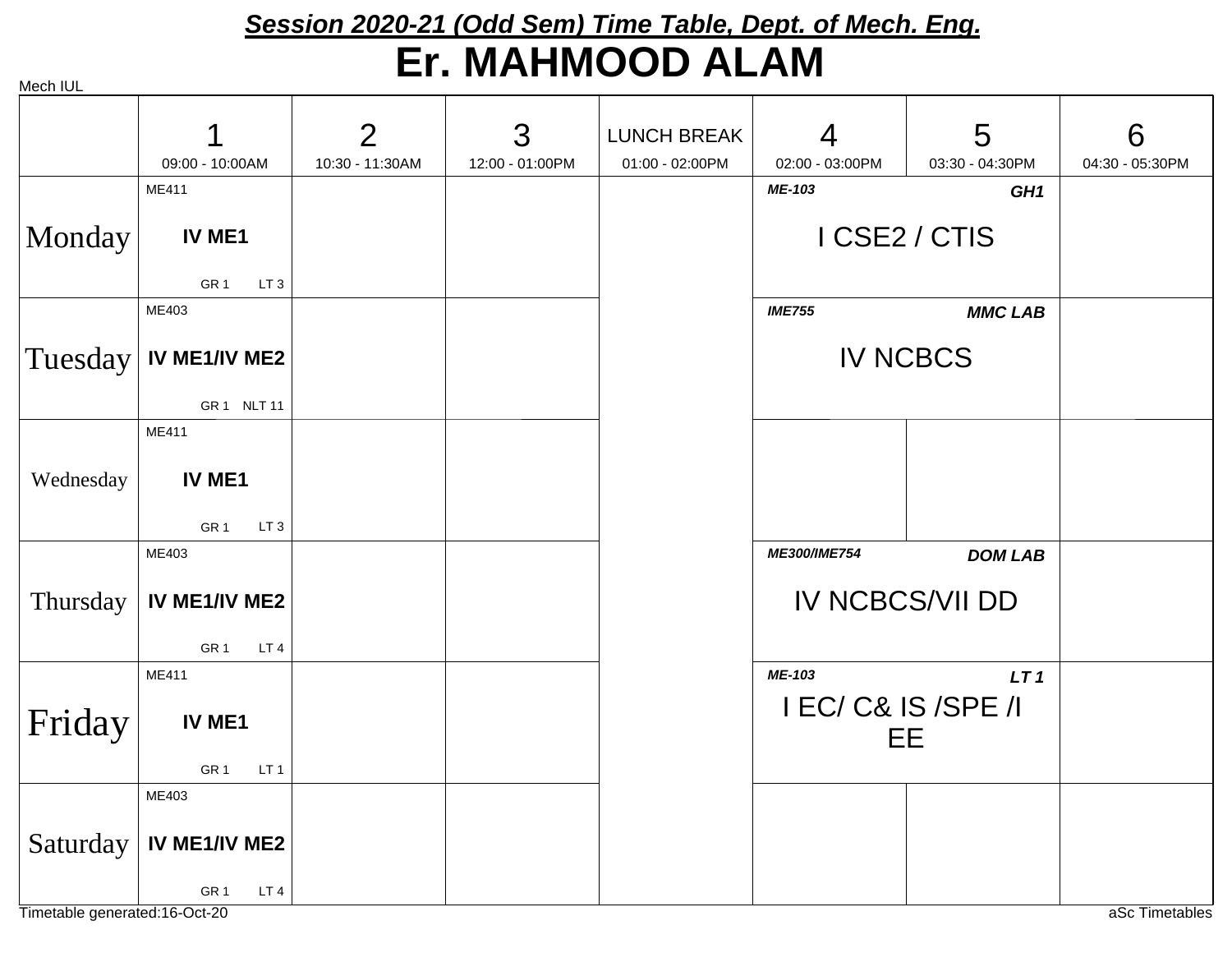# *Session 2020-21 (Odd Sem) Time Table, Dept. of Mech. Eng.* **Er. MD. REYAZ UR RAHIM**

|           | 1               | $\overline{2}$  | 3               | <b>LUNCH BREAK</b> | $\overline{4}$  | 5               | 6               |
|-----------|-----------------|-----------------|-----------------|--------------------|-----------------|-----------------|-----------------|
|           | 09:00 - 10:00AM | 10:30 - 11:30AM | 12:00 - 01:00PM | 01:00 - 02:00PM    | 02:00 - 03:00PM | 03:30 - 04:30PM | 04:30 - 05:30PM |
|           |                 |                 |                 |                    | ME-490          | <b>MMC LAB</b>  |                 |
| Monday    |                 |                 |                 |                    | IV ME1          |                 |                 |
|           |                 |                 |                 |                    | GR <sub>3</sub> |                 |                 |
|           | ME201           | ME-101          |                 |                    | <b>ME206</b>    | GH <sub>1</sub> |                 |
| Tuesday   | II ME1          | I ME1           |                 |                    | II ME1          |                 |                 |
|           | LT <sub>1</sub> | <b>NLT 10</b>   |                 |                    |                 |                 |                 |
|           |                 |                 |                 |                    | ME-103          | GH <sub>1</sub> |                 |
| Wednesday |                 |                 |                 |                    | I CSE1          |                 |                 |
|           |                 |                 |                 |                    |                 |                 |                 |
|           |                 |                 |                 |                    |                 |                 |                 |
|           | ME201           | ME-101          |                 |                    | ME-102          | <b>MST LAB</b>  |                 |
| Thursday  | II ME1          | I ME1           |                 |                    | I ME1           |                 |                 |
|           | LT <sub>1</sub> | <b>NLT 10</b>   |                 |                    |                 |                 |                 |
|           |                 |                 |                 |                    | ME-104          |                 |                 |
|           |                 |                 |                 |                    | I CSE1          |                 |                 |
| Friday    |                 |                 |                 |                    |                 |                 |                 |
|           |                 |                 |                 |                    | W/S             |                 |                 |
|           | ME201           | ME-101          |                 |                    |                 |                 |                 |
| Saturday  | II ME1          | I ME1           |                 |                    |                 |                 |                 |
|           | LT <sub>1</sub> | <b>NLT 10</b>   |                 |                    |                 |                 |                 |

Timetable generated:16-Oct-20 and the control of the control of the control of the control of the control of the control of the control of the control of the control of the control of the control of the control of the cont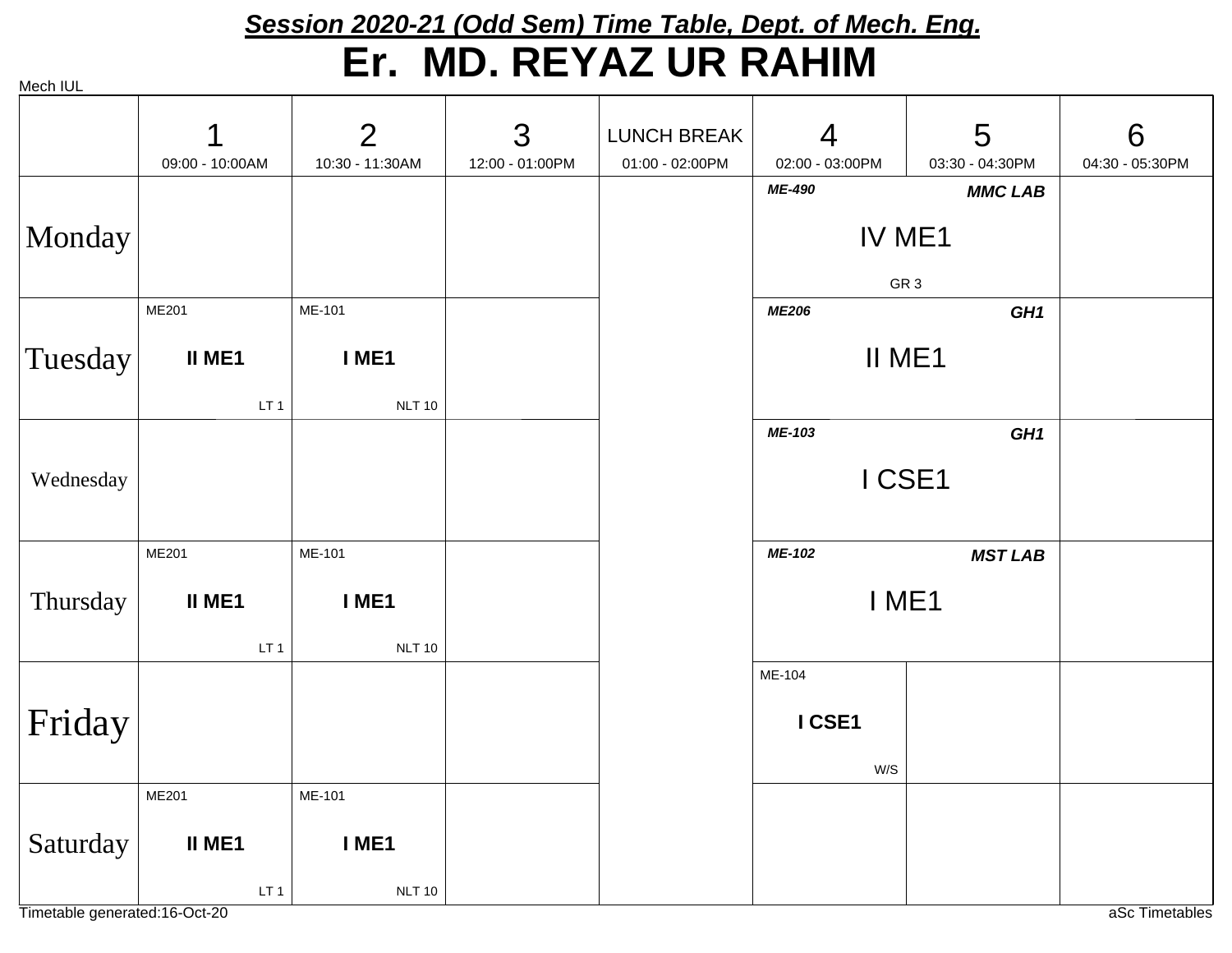### *Session 2020-21 (Odd Sem) Time Table, Dept. of Mech. Eng.* **Er. MOHD. SERAJ**

| Mech IUL |  |
|----------|--|
|          |  |

|           | 1<br>09:00 - 10:00AM               | $\overline{2}$<br>10:30 - 11:30AM | 3<br>12:00 - 01:00PM               | <b>LUNCH BREAK</b><br>01:00 - 02:00PM | $\overline{4}$<br>02:00 - 03:00PM | 5<br>03:30 - 04:30PM | 6<br>04:30 - 05:30PM |
|-----------|------------------------------------|-----------------------------------|------------------------------------|---------------------------------------|-----------------------------------|----------------------|----------------------|
|           | ME414                              |                                   |                                    |                                       |                                   |                      |                      |
|           | $Monday$ IV ME1/IV ME2             |                                   |                                    |                                       |                                   |                      |                      |
|           | GR <sub>3</sub><br>LT4             |                                   |                                    |                                       |                                   |                      |                      |
|           | ME405 / IEME043                    |                                   | ME407/IME703                       |                                       |                                   |                      |                      |
| Tuesday   | IV ME2                             |                                   | IV ME2                             |                                       |                                   |                      |                      |
|           | <b>GR 3DOM LAB</b>                 |                                   | GR1 NLT6                           |                                       |                                   |                      |                      |
|           | ME414                              |                                   |                                    |                                       |                                   |                      |                      |
| Wednesday | IV ME1/IV ME2                      |                                   |                                    |                                       |                                   |                      |                      |
|           | GR <sub>3</sub><br>LT <sub>4</sub> |                                   |                                    |                                       |                                   |                      |                      |
|           | ME405 / IEME043                    |                                   | ME407/IME703                       |                                       | ME-104                            |                      |                      |
| Thursday  | IV ME2                             |                                   | IV ME2                             |                                       | ICSE3/DD                          |                      |                      |
|           | <b>GR 3DOM LAB</b>                 |                                   | GR <sub>1</sub> NLT 6              |                                       | W/S                               |                      |                      |
|           | ME414                              |                                   |                                    |                                       | CE205                             | <b>FM LAB</b>        |                      |
| Friday    | IV ME1/IV ME2                      |                                   |                                    |                                       | II ME1                            |                      |                      |
|           | LT4<br>GR <sub>3</sub>             |                                   |                                    |                                       |                                   |                      |                      |
|           | ME405 / IEME043                    |                                   | ME407/IME703                       |                                       |                                   |                      |                      |
| Saturday  | IV ME2                             |                                   | IV ME2                             |                                       |                                   |                      |                      |
|           | <b>GR 3DOM LAB</b>                 |                                   | GR <sub>1</sub><br>LT <sub>2</sub> |                                       |                                   |                      |                      |

Timetable generated:16-Oct-20 and the control of the control of the control of the control of the control of the control of the control of the control of the control of the control of the control of the control of the cont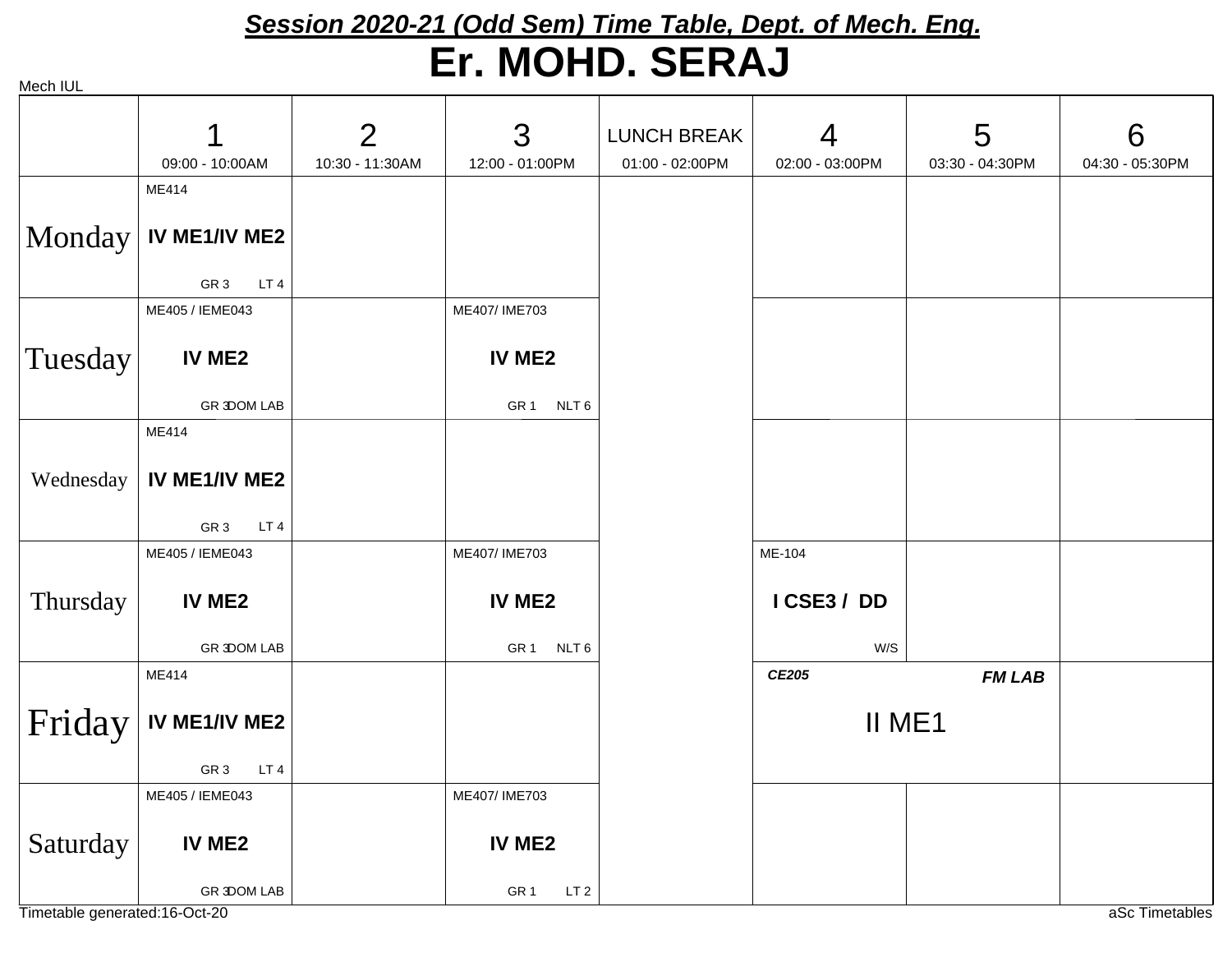#### *Session 2020-21 (Odd Sem) Time Table, Dept. of Mech. Eng.* **Er. MOHD. FAIZAN HASAN**

Mech IUL

|           | 1<br>09:00 - 10:00AM | $\overline{2}$<br>10:30 - 11:30AM | 3<br>12:00 - 01:00PM            | <b>LUNCH BREAK</b><br>01:00 - 02:00PM | $\overline{4}$<br>02:00 - 03:00PM | 5<br>03:30 - 04:30PM | 6<br>04:30 - 05:30PM |
|-----------|----------------------|-----------------------------------|---------------------------------|---------------------------------------|-----------------------------------|----------------------|----------------------|
|           |                      | ME401                             |                                 |                                       |                                   |                      |                      |
| Monday    |                      | IV ME1/VII DD                     |                                 |                                       |                                   |                      |                      |
|           |                      | LT <sub>3</sub>                   |                                 |                                       |                                   |                      |                      |
|           |                      | ME401                             | ME502                           |                                       | <b>ME206</b>                      | GH <sub>1</sub>      |                      |
| Tuesday   |                      | <b>IV ME2</b>                     | <b>IM.TECH/VII</b><br><b>DD</b> |                                       | II ME1                            |                      |                      |
|           |                      | LT <sub>4</sub>                   | <b>NLT 10</b>                   |                                       |                                   |                      |                      |
|           |                      | ME401                             |                                 |                                       | ME-103                            | GH <sub>1</sub>      |                      |
| Wednesday |                      | <b>IV ME1/VII DD</b>              |                                 |                                       | I CSE1                            |                      |                      |
|           |                      | LT <sub>3</sub>                   |                                 |                                       |                                   |                      |                      |
|           |                      | ME401                             | ME502                           |                                       |                                   |                      |                      |
| Thursday  |                      | IV ME2                            | <b>IM.TECH/VII</b><br><b>DD</b> |                                       |                                   |                      |                      |
|           |                      | LT4                               | <b>NLT 10</b>                   |                                       |                                   |                      |                      |
|           |                      | ME401                             |                                 |                                       | ME310                             | GH <sub>1</sub>      |                      |
| Friday    |                      | <b>IV ME1/VII DD</b>              |                                 |                                       | III ME1                           |                      |                      |
|           |                      | LT <sub>3</sub>                   |                                 |                                       |                                   |                      |                      |
|           |                      | ME401                             | ME502                           |                                       |                                   |                      |                      |
| Saturday  |                      | IV ME2                            | <b>IM.TECH/VII</b><br><b>DD</b> |                                       |                                   |                      |                      |
|           |                      | LT4                               | <b>NLT 10</b>                   |                                       |                                   |                      |                      |

Timetable generated:16-Oct-20 and the context of the context of the context of the context of the context of the context of the context of the context of the context of the context of the context of the context of the cont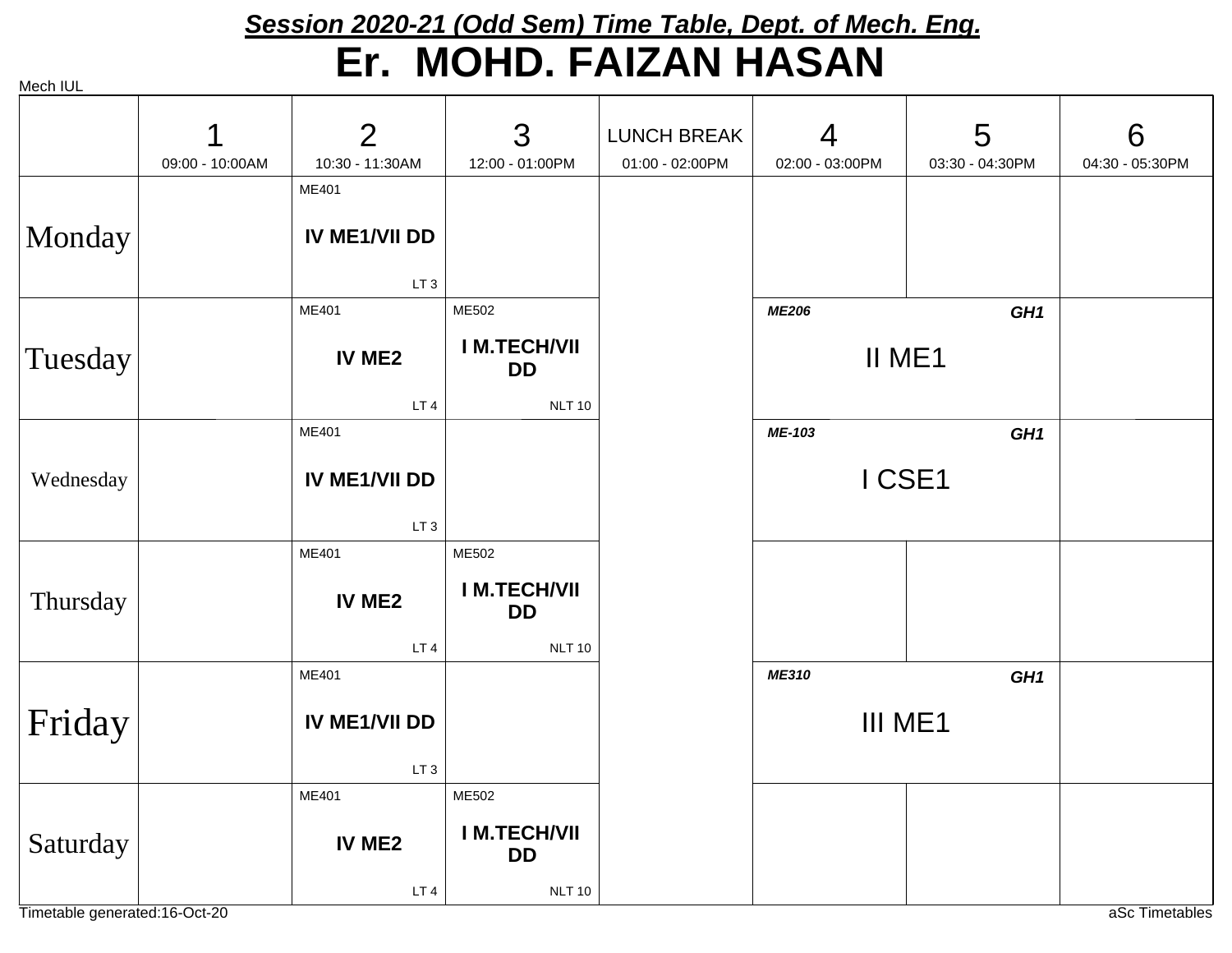# *Session 2020-21 (Odd Sem) Time Table, Dept. of Mech. Eng.* **Er. SUMITA CHATURVEDI**

|           | 1                | $\overline{2}$   | 3                    | <b>LUNCH BREAK</b> | $\overline{4}$  | 5               | 6               |
|-----------|------------------|------------------|----------------------|--------------------|-----------------|-----------------|-----------------|
|           | 09:00 - 10:00AM  | 10:30 - 11:30AM  | 12:00 - 01:00PM      | 01:00 - 02:00PM    | 02:00 - 03:00PM | 03:30 - 04:30PM | 04:30 - 05:30PM |
|           |                  | <b>IME-706</b>   | ME402                |                    |                 |                 |                 |
|           |                  |                  |                      |                    |                 |                 |                 |
| Monday    |                  | <b>IV NCBCS</b>  | <b>IV ME2/VII DD</b> |                    |                 |                 |                 |
|           |                  | NLT <sub>6</sub> | LT <sub>3</sub>      |                    |                 |                 |                 |
|           | ME603            | ME402            |                      |                    |                 |                 |                 |
|           |                  |                  |                      |                    |                 |                 |                 |
| Tuesday   | <b>II M.TECH</b> | IV ME1           |                      |                    |                 |                 |                 |
|           | <b>HMT LAB</b>   | LT <sub>3</sub>  |                      |                    |                 |                 |                 |
|           |                  | <b>IME-706</b>   | ME402                |                    |                 |                 |                 |
|           |                  |                  |                      |                    |                 |                 |                 |
| Wednesday |                  | <b>IV NCBCS</b>  | <b>IV ME2/VII DD</b> |                    |                 |                 |                 |
|           |                  |                  |                      |                    |                 |                 |                 |
|           |                  | NLT <sub>6</sub> | LT <sub>1</sub>      |                    |                 |                 |                 |
|           | ME603            | ME402            |                      |                    |                 |                 |                 |
|           |                  |                  |                      |                    |                 |                 |                 |
| Thursday  | <b>II M.TECH</b> | IV ME1           |                      |                    |                 |                 |                 |
|           |                  |                  |                      |                    |                 |                 |                 |
|           | FM LAB           | LT <sub>3</sub>  |                      |                    |                 |                 |                 |
|           |                  | <b>IME-706</b>   | ME402                |                    |                 |                 |                 |
|           |                  |                  |                      |                    |                 |                 |                 |
| Friday    |                  | <b>IV NCBCS</b>  | IV ME2/VII DD        |                    |                 |                 |                 |
|           |                  | NLT 6            | LT <sub>3</sub>      |                    |                 |                 |                 |
|           | ME603            | ME402            |                      |                    |                 |                 |                 |
|           |                  |                  |                      |                    |                 |                 |                 |
| Saturday  | <b>II M.TECH</b> | IV ME1           |                      |                    |                 |                 |                 |
|           | <b>HMT LAB</b>   | LT <sub>3</sub>  |                      |                    |                 |                 |                 |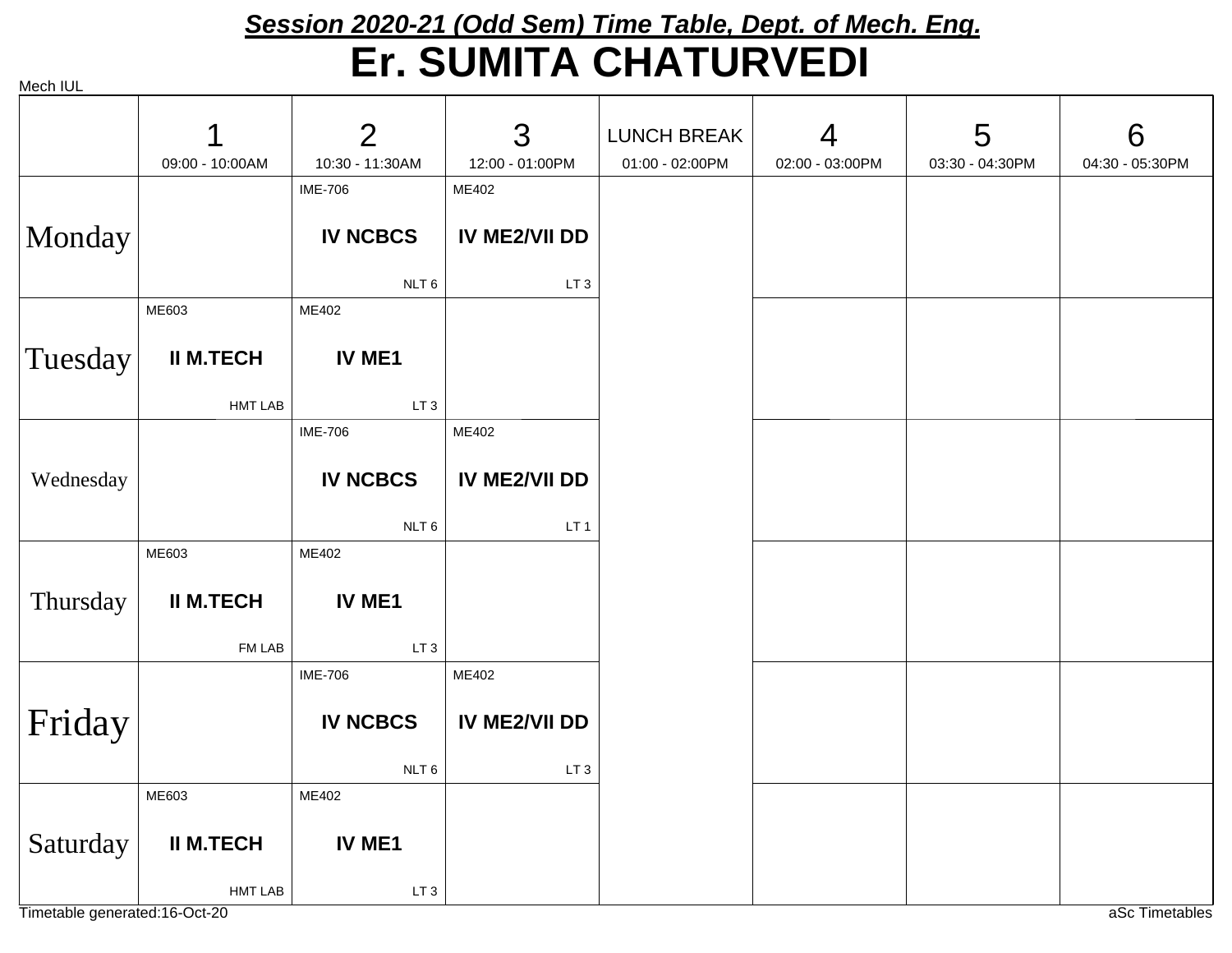#### *Session 2020-21 (Odd Sem) Time Table, Dept. of Mech. Eng.* **Er SHARA KHURSHEED**

Mech IUL

|           | 1               | $\overline{2}$  | 3               | <b>LUNCH BREAK</b> | $\overline{4}$  | 5                  | 6               |
|-----------|-----------------|-----------------|-----------------|--------------------|-----------------|--------------------|-----------------|
|           | 09:00 - 10:00AM | 10:30 - 11:30AM | 12:00 - 01:00PM | 01:00 - 02:00PM    | 02:00 - 03:00PM | 03:30 - 04:30PM    | 04:30 - 05:30PM |
|           | <b>IME701</b>   |                 | ME302           |                    | ME-490          | <b>DOM LAB</b>     |                 |
| Monday    | <b>IV NCBCS</b> |                 | III ME1         |                    | IV ME2          |                    |                 |
|           | <b>NLT 21</b>   |                 | LT <sub>2</sub> |                    | GR <sub>1</sub> |                    |                 |
|           |                 | <b>BM216</b>    |                 |                    |                 |                    |                 |
| Tuesday   |                 | <b>II BBA3</b>  |                 |                    |                 |                    |                 |
|           |                 | BNLT19          |                 |                    |                 |                    |                 |
|           | <b>IME701</b>   |                 | ME302           |                    |                 |                    |                 |
| Wednesday | <b>IV NCBCS</b> |                 | III ME1         |                    |                 |                    |                 |
|           | <b>NLT 21</b>   |                 | LT <sub>4</sub> |                    |                 |                    |                 |
|           |                 | <b>BM216</b>    |                 |                    | <b>ME 421</b>   | <b>CAD/CAM LAB</b> |                 |
|           |                 | <b>II BBA3</b>  |                 |                    | IV ME2          |                    |                 |
| Thursday  |                 |                 |                 |                    |                 |                    |                 |
|           |                 | BNLT19          |                 |                    |                 |                    |                 |
|           | <b>IME701</b>   |                 | ME302           |                    | ME 421          | <b>CAD/CAM LAB</b> |                 |
| Friday    | <b>IV NCBCS</b> |                 | III ME1         |                    | IV ME1          |                    |                 |
|           | <b>NLT 11</b>   |                 | LT <sub>2</sub> |                    |                 |                    |                 |
|           |                 | <b>BM216</b>    |                 |                    |                 |                    |                 |
| Saturday  |                 | <b>II BBA3</b>  |                 |                    |                 |                    |                 |
|           |                 | BNLT19          |                 |                    |                 |                    |                 |

Timetable generated:16-Oct-20 and the context of the context of the context of the context of the context of the context of the context of the context of the context of the context of the context of the context of the cont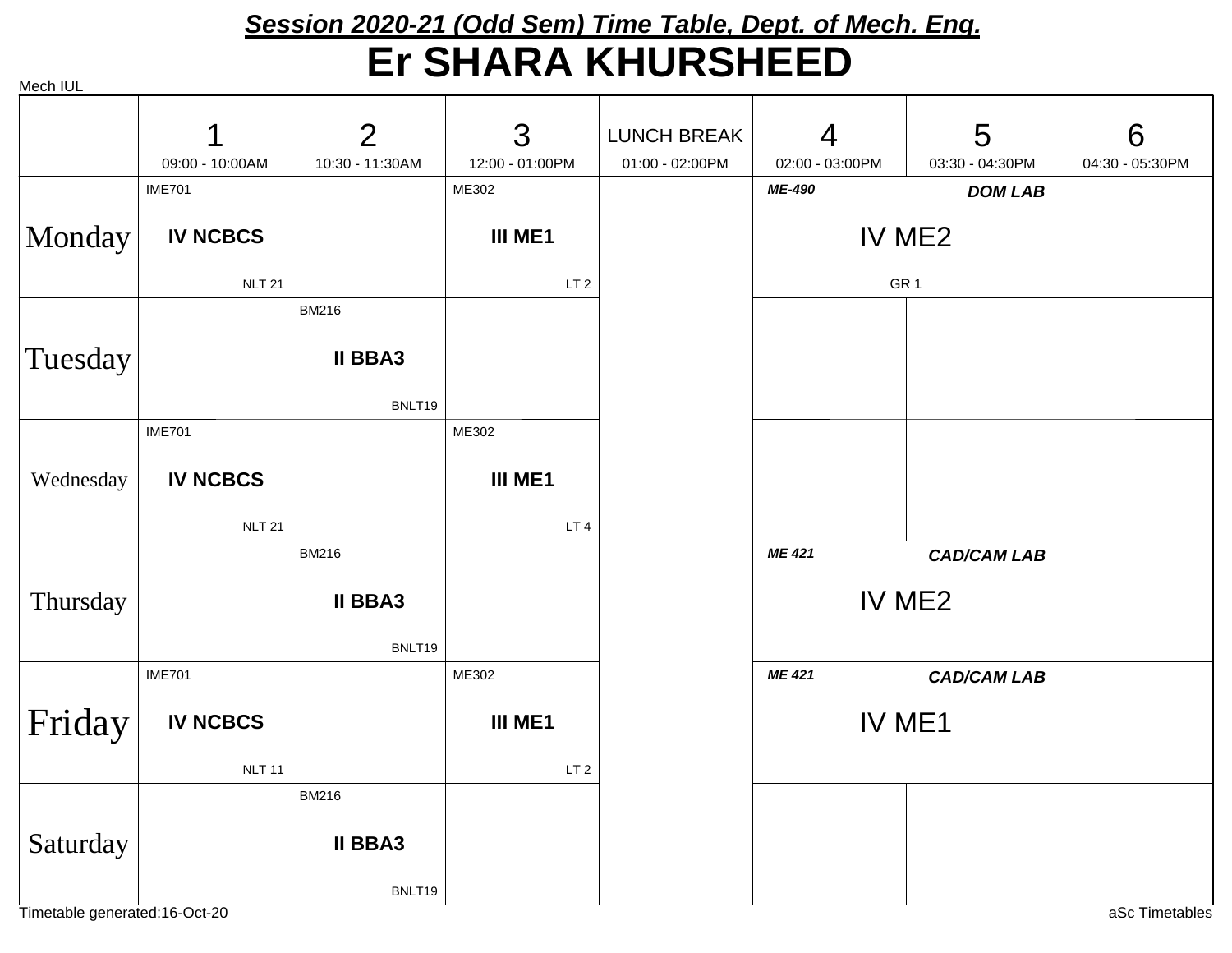## *Session 2020-21 (Odd Sem) Time Table, Dept. of Mech. Eng.* **Er. MERAJ ANSARI**

|           |                            | $\overline{2}$                         | 3                                                 | <b>LUNCH BREAK</b> | 4               | 5                      | 6               |
|-----------|----------------------------|----------------------------------------|---------------------------------------------------|--------------------|-----------------|------------------------|-----------------|
|           | 09:00 - 10:00AM            | 10:30 - 11:30AM                        | 12:00 - 01:00PM                                   | 01:00 - 02:00PM    | 02:00 - 03:00PM | 03:30 - 04:30PM        | 04:30 - 05:30PM |
|           |                            |                                        |                                                   |                    | <b>ME311</b>    | <b>NLT21</b>           |                 |
| Monday    |                            |                                        |                                                   |                    | III ME1         |                        |                 |
|           | ME305                      | ME-101                                 | ME407/IME703                                      |                    | ME-103          |                        |                 |
| Tuesday   | III ME1                    | I BM / FT/<br><b>DDFT</b>              | IV ME1/IV<br><b>NCBCS</b>                         |                    | ICSE3/DD        |                        |                 |
|           | LT <sub>2</sub><br>Group 1 | CSE Lab 9                              | GR 1/Entire classT 3                              |                    |                 |                        |                 |
|           |                            |                                        |                                                   |                    | ME 422/IME753   | <b>AUTO/AT LAB</b>     |                 |
| Wednesday |                            |                                        |                                                   |                    |                 | <b>IV ME1/IV NCBCS</b> |                 |
|           | ME305                      | ME-101                                 | ME407/IME703                                      |                    | ME-102          | <b>MELAB</b>           |                 |
| Thursday  | III ME1                    | I BM / FT/<br><b>DDFT</b><br>CSE Lab 9 | IV ME1/IV<br><b>NCBCS</b><br>GR 1/Entire classT 3 |                    | I BM / FT/ DDFT |                        |                 |
|           | Group 1<br>LT <sub>2</sub> |                                        |                                                   |                    |                 |                        |                 |
| Friday    |                            |                                        |                                                   |                    |                 |                        |                 |
|           | ME305                      | ME-101                                 | ME407/IME703                                      |                    |                 |                        |                 |
| Saturday  | <b>III ME1</b>             | I BM / FT/<br><b>DDFT</b>              | IV ME1/IV<br><b>NCBCS</b>                         |                    |                 |                        |                 |
|           | LT <sub>2</sub><br>Group 1 | CSE Lab 9                              | GR 1/Entire class T 6                             |                    |                 |                        |                 |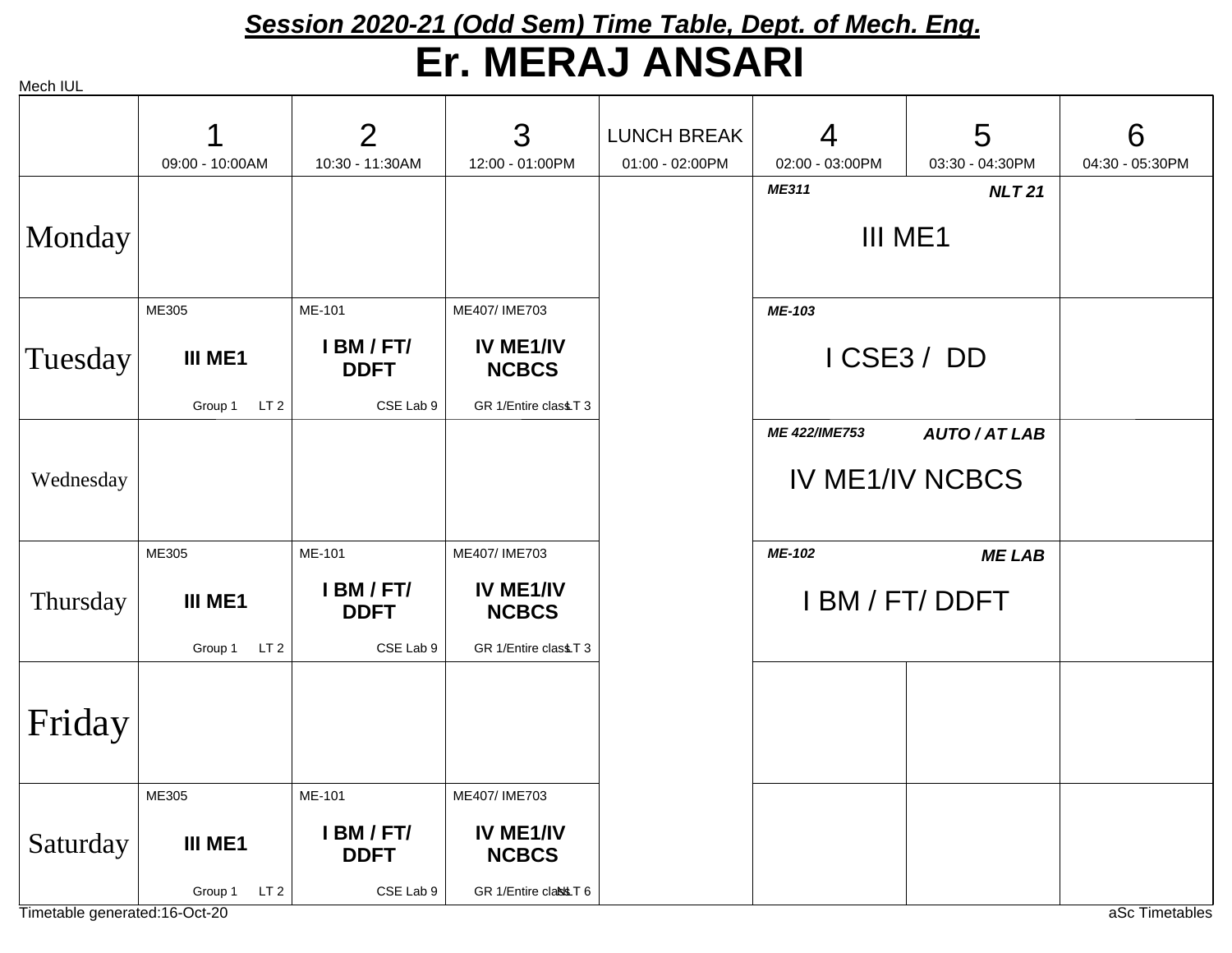# *Session 2020-21 (Odd Sem) Time Table, Dept. of Mech. Eng.* **Er. MD. NAWAZ KHAN**

Mech IUL

|           | 1                      | $\overline{2}$  | 3                                  | <b>LUNCH BREAK</b> | $\overline{4}$                      | 5                         | 6               |
|-----------|------------------------|-----------------|------------------------------------|--------------------|-------------------------------------|---------------------------|-----------------|
|           | 09:00 - 10:00AM        | 10:30 - 11:30AM | 12:00 - 01:00PM                    | 01:00 - 02:00PM    | 02:00 - 03:00PM                     | 03:30 - 04:30PM           | 04:30 - 05:30PM |
|           | ME413                  |                 |                                    |                    | ME-103                              | GH <sub>1</sub>           |                 |
|           | Monday   IV ME1/IV ME2 |                 |                                    |                    |                                     | I CSE2 / CTIS             |                 |
|           | GR 2 NLT 11            |                 |                                    |                    |                                     |                           |                 |
|           |                        |                 | ME409                              |                    |                                     |                           |                 |
| Tuesday   |                        |                 | IV ME1/IV ME2                      |                    |                                     |                           |                 |
|           |                        |                 | GR <sub>3</sub><br>LT <sub>4</sub> |                    |                                     |                           |                 |
|           | ME413                  |                 |                                    |                    | ME312                               | <b>HMT LAB</b>            |                 |
| Wednesday | IV ME1/IV ME2          |                 |                                    |                    | III ME1                             |                           |                 |
|           | GR 2 NLT 11            |                 |                                    |                    |                                     |                           |                 |
|           |                        | ME304           | ME409                              |                    | ME304<br>LT <sub>2</sub><br>III ME1 |                           |                 |
| Thursday  |                        | III ME1         | IV ME1/IV ME2                      |                    | ME-490                              | MMC LAB                   |                 |
|           |                        | LT <sub>2</sub> | GR <sub>3</sub><br>LT <sub>4</sub> |                    |                                     | IV ME1<br>GR <sub>2</sub> |                 |
|           | ME413                  |                 |                                    |                    | <b>ME-490</b>                       | <b>HMT LAB</b>            |                 |
| Friday    | IV ME1/IV ME2          |                 |                                    |                    |                                     | IV ME2                    |                 |
|           | GR 2 NLT 21            |                 |                                    |                    |                                     | GR <sub>2</sub>           |                 |
|           |                        | ME304           | ME409                              |                    |                                     |                           |                 |
| Saturday  |                        | III ME1         | IV ME1/IV ME2                      |                    |                                     |                           |                 |
|           |                        | LT <sub>2</sub> | GR <sub>3</sub><br>LT <sub>1</sub> |                    |                                     |                           |                 |

Timetable generated:16-Oct-20 and the context of the context of the context of the context of the context of the context of the context of the context of the context of the context of the context of the context of the cont